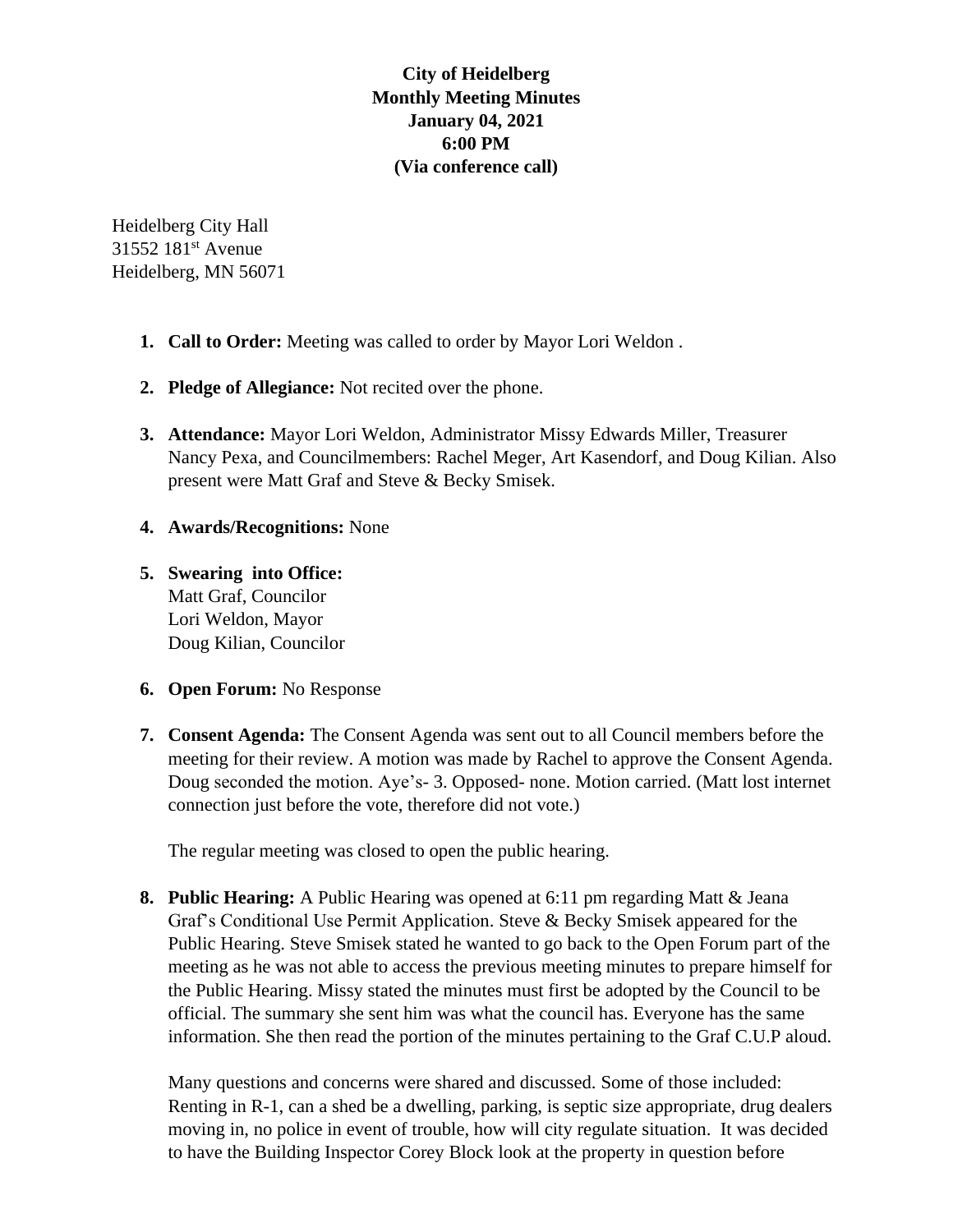proceeding further. The City Attorney will also be included at the next meeting. A motion was made by Rachel to continue the Graf CUP discussing until the next regular meeting. Seconded by Art. Ayes- all. Opposed- one. Motion carries.

The public hearing was closed, and the regular meeting re- opened.

### **9. Old Business:**

No old business currently.

## **10. New Business:**

**a.** Annual Organization of Business for 2021 will be written in Resolution 2021-01 and is as follows:

### **OFFICAIALS & INSTITUTIONS**

| <b>City Attorney</b>            | Eric Brever w/ Wornson   |
|---------------------------------|--------------------------|
| City Fire & Rescue              | New Prague Fire Protect  |
| <b>City Fire Representative</b> | <b>Ron Weiers</b>        |
| <b>Official City Paper</b>      | New Prague Times         |
| <b>Official Depository</b>      | First State Bank & Trust |
| Road & Culvert Inspector        | Don Hlavac               |
| Weed Inspector                  | Doug Filzen              |
| <b>Building Inspector</b>       | Corey Block              |
| <b>Acting Mayor</b>             | Rachel Meger             |

### **WAGES**

| Mayor per Meeting                       |    | 70.00 |                                      |
|-----------------------------------------|----|-------|--------------------------------------|
| Council per Meeting                     | \$ | 55.00 |                                      |
| <b>Treasurer Salary</b>                 | S. |       | 525.00 Plus Meetings                 |
| Administrator Salary (Includes Website) |    |       | $$1,500.00$ Plus Meetings            |
| Mileage                                 |    |       | .58 Per Mile                         |
| <b>Snow Plowing</b>                     |    |       | 20.00 Per Plow                       |
| Road & Culvert Inspector Salary         | \$ |       | 200.00 Plus \$ 100.00 Per Inspection |
| <b>Weed Inspector Salary</b>            |    |       | 100.00 Plus \$50.00 Per Inspection   |

## **LICENSE FEES**

| Tobacco                              |   | 500.00     |
|--------------------------------------|---|------------|
| Consumption & Display Permit         |   | 100.00     |
| Liquor License: Combination /On-Sale |   | \$1,000.00 |
| Liquor License: Off-Sale             |   | 500.00     |
| <b>Sunday Liquor</b>                 | S | 200.00     |
| One Day Liquor                       |   | 50.00      |
| <b>Adult Use</b>                     |   | \$5,000.00 |
| <b>Adult Use Investigation Fee</b>   |   | \$1,500.00 |
|                                      |   |            |

# **APPLICATION FEES**

| <b>Application for Rezoning</b> | $\frac{\$}{200.00}$ |
|---------------------------------|---------------------|
| <b>Application for Variance</b> | $\frac{\$}{200.00}$ |

| <b>City Attorney</b>            | Eric Brever w/ Wornson Goggins |
|---------------------------------|--------------------------------|
| City Fire & Rescue              | New Prague Fire Protection     |
| <b>City Fire Representative</b> | Ron Weiers                     |
| <b>Official City Paper</b>      | New Prague Times               |
| <b>Official Depository</b>      | First State Bank & Trust       |
| Road & Culvert Inspector        | Don Hlavac                     |
| Weed Inspector                  | Doug Filzen                    |
| <b>Building Inspector</b>       | Corey Block                    |
| <b>Acting Mayor</b>             | Rachel Meger                   |
|                                 |                                |

- 
-